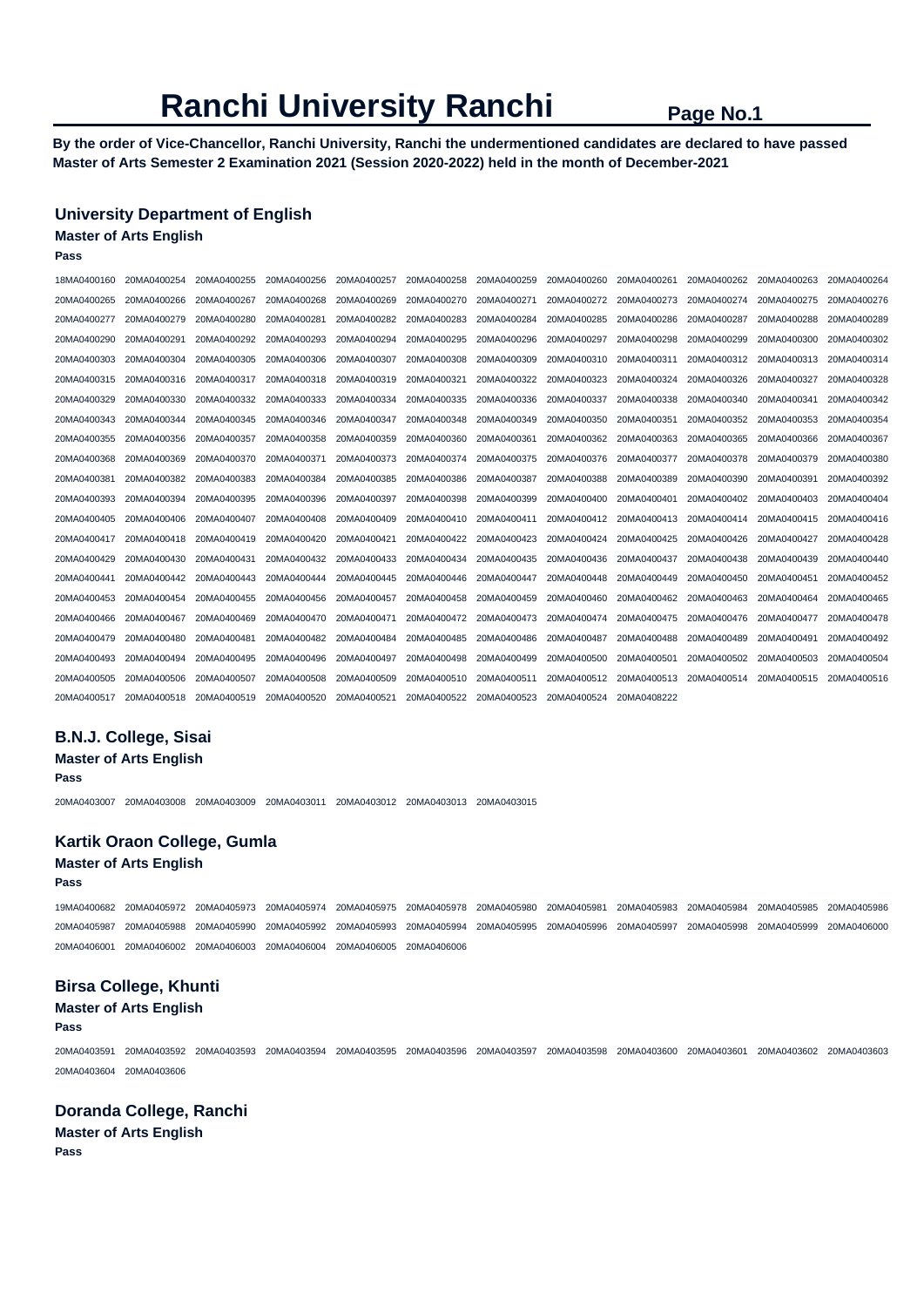# **Ranchi University Ranchi Page No.2**

# **By the order of Vice-Chancellor, Ranchi University, Ranchi the undermentioned candidates are declared to have passed Master of Arts Semester 2 Examination 2021 (Session 2020-2022) held in the month of December-2021**

18MA0404932 19MA0405020 19MA0405028 20MA0404263 20MA0404265 20MA0404266 20MA0404267 20MA0404268 20MA0404270 20MA0404271 20MA0404272 20MA0404273 20MA0404275 20MA0404277 20MA0404279 20MA0404281 20MA0404284 20MA0404285 20MA0404286 20MA0404287 20MA0404290 20MA0404291 20MA0404292 20MA0404294 20MA0404295 20MA0404297 20MA0404299 20MA0404300 20MA0404302 20MA0404303 20MA0404304 20MA0404305 20MA0404306 20MA0404307 20MA0404308 20MA0404309 20MA0404310 20MA0404311 20MA0404312 20MA0404313 20MA0404314 20MA0404315 20MA0404316 20MA0404317 20MA0404319 20MA0404320 20MA0404322 20MA0404323 20MA0404325 20MA0404326 20MA0404327 20MA0404328 20MA0404329 20MA0404330 20MA0404331 20MA0404332 20MA0404333 20MA0404335 20MA0404336 20MA0404337 20MA0404338 20MA0404339 20MA0404340 20MA0404341 20MA0404343 20MA0404344 20MA0404345 20MA0404346 20MA0407972 20MA0407973 20MA0407974 20MA0407975 20MA0407977 20MA0407978 20MA0407980 20MA0407981

# **K.C.B. College, Bero**

# **Master of Arts English**

### **Pass**

19MA0407028 20MA0405588 20MA0405589 20MA0405590 20MA0405591 20MA0405592 20MA0405593 20MA0405594 20MA0405595 20MA0405596 20MA0405598 20MA0405599 20MA0405600 20MA0405601 20MA0405602 20MA0405603 20MA0405604 20MA0405605 20MA0405606 20MA0405607 20MA0405608 20MA0405609 20MA0405610 20MA0405611 20MA0405612 20MA0405613 20MA0405614 20MA0408082 20MA0408083 20MA0408084

## **S.S.Memorial College, Ranchi**

### **Master of Arts English**

#### **Pass**

20MA0407131 20MA0407132 20MA0407133 20MA0407134 20MA0407135 20MA0407136 20MA0407137 20MA0407139 20MA0407140 20MA0407141 20MA0407142 20MA0407143 20MA0407144 20MA0407145 20MA0407146 20MA0407147 20MA0407148 20MA0407149 20MA0407150 20MA0407151 20MA0408098

## **Gossner College, Ranchi**

#### **Master of Arts English**

#### **Pass**

20MA0407549 20MA0407550 20MA0407551 20MA0407552 20MA0407553 20MA0407554 20MA0407555 20MA0407556 20MA0407557 20MA0407558 20MA0407559 20MA0407560 20MA0407562 20MA0407563 20MA0407564 20MA0407566 20MA0407567 20MA0407568 20MA0407569 20MA0407570 20MA0407571 20MA0407572 20MA0407573 20MA0407574 20MA0407575 20MA0407576 20MA0407577 20MA0407578 20MA0407579 20MA0407580 20MA0407581 20MA0407582 20MA0407583 20MA0407584 20MA0407585 20MA0407586 20MA0407587 20MA0407588 20MA0407589 20MA0407590 20MA0407591 20MA0407592 20MA0407593 20MA0407594 20MA0407595 20MA0407596 20MA0407597 20MA0407598

Jering

**(Dr.G.K.Singh) Director (EDPC)**

> **-Sd-Controller of Examinations**

Memo No.: RU/EX/EDPC-163-172/2022 Date:31-01-2022

Copy forwarded to 1. HOD Concerned